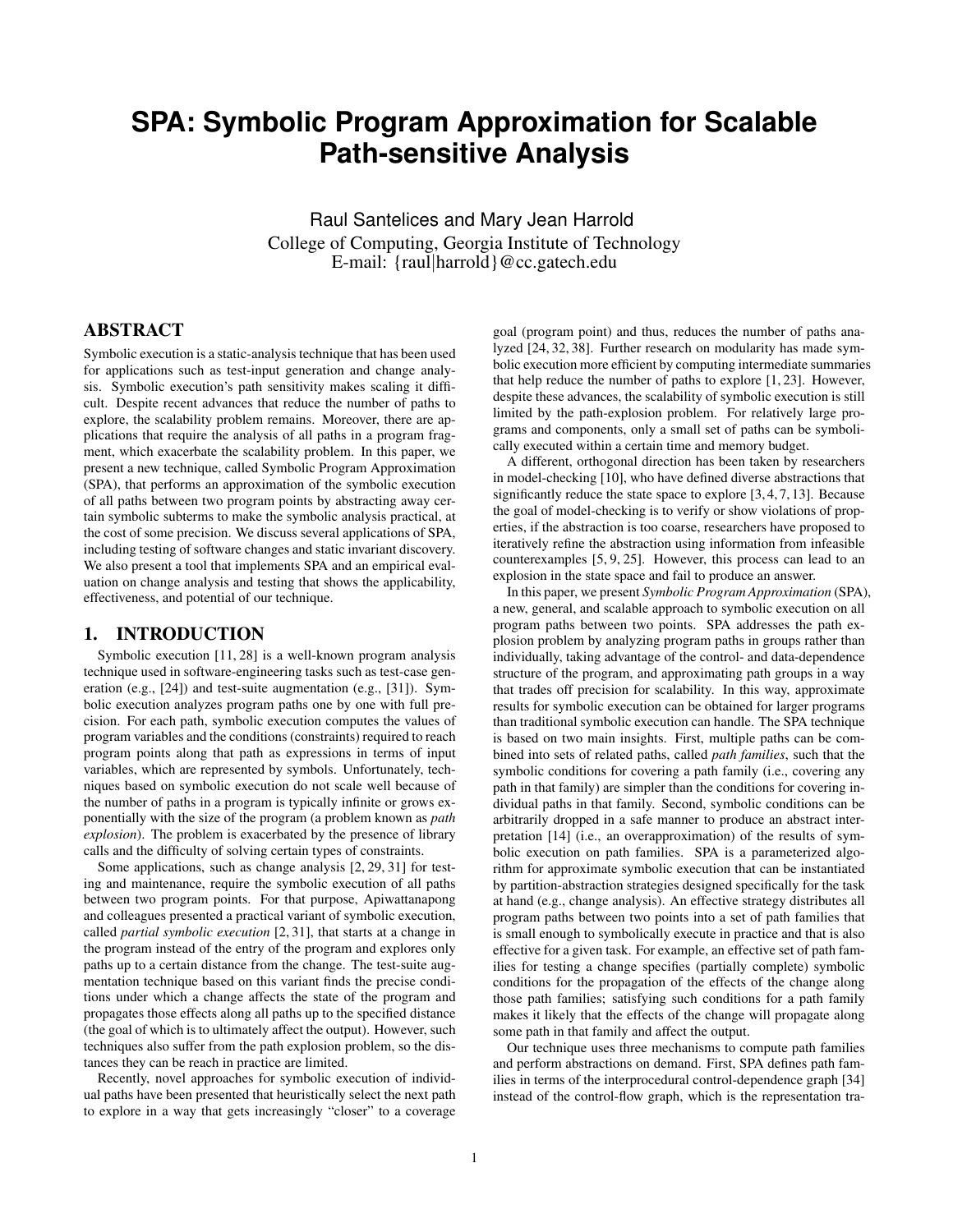ditionally used in symbolic execution. Such a path family concisely describes all control-flow paths that follow the same controldependence edges. The edges in a path family correspond to the terms in the *path-family condition* (PFC)—the generalization of a path condition to multiple paths—computed by SPA for that family. Second, SPA uses the interprocedural data dependencies in the program to compute symbolic values and partition path families by directly traversing such dependencies and identifying the intermediate PFCs for those dependencies. Because this process is performed on demand, many combinations of intermediate conditions do not need to be analyzed, which further reduces the total number of paths with respect to traditional symbolic execution. Finally, SPA uses abstract interpretation [14] to avoid partitioning some path families, overapproximating their symbolic execution instead. This abstraction step makes symbolic execution practical at the cost of some precision. The result safely approximates PFCs and symbolic values of variables.

SPA has a number of applications in program analysis and testing. For example, the results of SPA can be used in software testing to approximate the behavioral differences between two versions of a program; these differences can be used to guide test-site augmentation [2,31]. For another example, these results can be used to approach test-case generation [19,24,32] from an all-paths perspective. SPA can also be used in other software-engineering tasks such as invariant discovery [15, 18, 22, 35], bug finding [3], and modular analysis: SPA computes symbolic expressions that model the effects of a program module in terms of its input; such expressions are invariants that overapproximate the behavior of the module and can be checked against a specification. In addition, the abstraction resulting from our technique can be refined iteratively to produce increasingly more precise abstractions.

In this paper, we also present the SPA tool that implements our technique for Java programs. SPA uses models of library calls to focus the analysis effort on the application. We instantiated the SPA tool with two strategies. The first strategy analyzes path families covering sequences of program dependencies from a change point to a certain dependence-distance  $d$ , without abstractions. This instantiation of SPA corresponds to the technique called *partial symbolic execution* [2, 31]. The second strategy also analyzes all paths in dependence sequences from a change point, but uses a limit  $e$ for the depth of the resulting symbolic expression tree, abstracting all sub-expressions below e; using this strategy, and for the same computational budget, SPA can analyze more paths—with some imprecision—than partial symbolic execution, including parts of the program that might contain important information that is missed by a fully precise analysis. Using the SPA tool, we performed an empirical study of these two instantiations for change analysis and test-suite augmentation. The results of our study show that the second strategy, using abstractions, is as effective or more effective for this application than the first strategy, while being considerably more efficient. Therefore, we show that the SPA framework can be instantiated to produce more effective and efficient analyses than techniques based on fully precise, traditional symbolic execution.

The main contributions of this paper are:

- The SPA technique for symbolic execution of all paths between two program points that leverages path families, data dependencies, and safe abstractions that trade precision for scalability.
- A set of applications of SPA for software engineering.
- A tool that implements our technique and empirical studies using this tool on Java bytecode programs that show the effectiveness of SPA for test-suite augmentation.

# 2. BACKGROUND

This section first introduces an example that we use throughout the paper, and then overviews the main concepts required for our technique: data and control dependencies, and symbolic execution.

#### 2.1 Example

To discuss the background and our new technique, we use the example function addElem, given on the left in Figure 1. Function addElem takes as input unsigned integers a, b, and c, and map reference m, which associates integers with lists of integers. In statements 1 and 2, if the map is not initialized, addElem creates a new map, and statement 3 initializes variable sz to track the size of the map. In statements 4–10, the function retrieves the list l associated with key a, or, if no entry for key a exists, initializes that list to the single-element list {a}, adds entry a→l to the map, and updates sz accordingly. Statements 6 and 7 also initialize 1 to  $\{a\}$  if the retrieved list is empty. In statements  $11-14$ , the function adds b to a list l mapped to a, as long as that list is not longer than the size of the map plus a tolerance c, and prints "succeeded" or "failed" accordingly. The function finally returns the tracked map size.

## 2.2 Control and Data Dependencies

Informally, statement  $s_1$  is *control-dependent* [20] on statement  $s_2$  with label *L* if, in the control-flow graph  $(CFG)^1$  for the procedure,<sup>2</sup> the node associated with  $s_2$  has two or more outgoing edges, and for at least one (with label *L*) but not all of these edges, every path reaching that edge also reaches the node corresponding to  $s_1$ . Control dependencies can be represented in a *control-dependence graph* (CDG), in which nodes represent statements and edges represent the control-dependencies between the statements.

To illustrate, consider function addElem, shown in Figure 1. The control-flow graph (CFG) for the function is shown in the center in the figure. By inspecting the CFG, we can see that statement 6 executes only if statement 4 evaluates to true and that statement 7 executes only if statement 6 evaluates to true. Thus, statement 6 is control dependent on 4T and statement 7 is control dependent on 6T. In the CDG for addElem (shown on the right in Figure 1), there is an edge from node 4 to node 6 labeled "T" and an edge from node 6 to node 7 also labeled "T."

Statements in a procedure that are not control dependent on any other statement in that procedure, such as statements 1, 3, 4, 11, and 15 in addElem, are control dependent on the start of the procedure. The CDG on the right in Figure 1 shows this dependence on the node labeled START. Additionally, statements in a CDG that have the same control dependencies can be grouped into the same *control-dependence region* (cd-region) [20]. In the CDG in Figure 1, nodes in the same cd-region are shaded. For example, in Figure 1, nodes representing entry, exit, 1, 3, 4, 11, and 15 are in a cd-region controlled by START-T, and nodes representing statements 13 and 14 are in a cd-region controlled by 11F.

Nodes in a cd-region are not necessarily ordered by their execution order, but for our purposes, we require this order. The CDG in Figure 1 shows the nodes ordered from left to right within each cd-region. For example, in the cd-region controlled by 11F, the execution order of the nodes is 13, 14.

Control-dependencies can be computed for single procedures (intraprocedural), as shown in Figure 1, or across procedures (interprocedural). Informally, an *interprocedural control-dependence*

<sup>&</sup>lt;sup>1</sup> In a *control-flow graph*, nodes represent statements, edges represent the flow of control between the statements, and special nodes, labeled EN and EX, represent entry to and exit from the procedure, respectively.

 $2$ We use procedure to represent a procedure, a method, a function, or a monolithic program.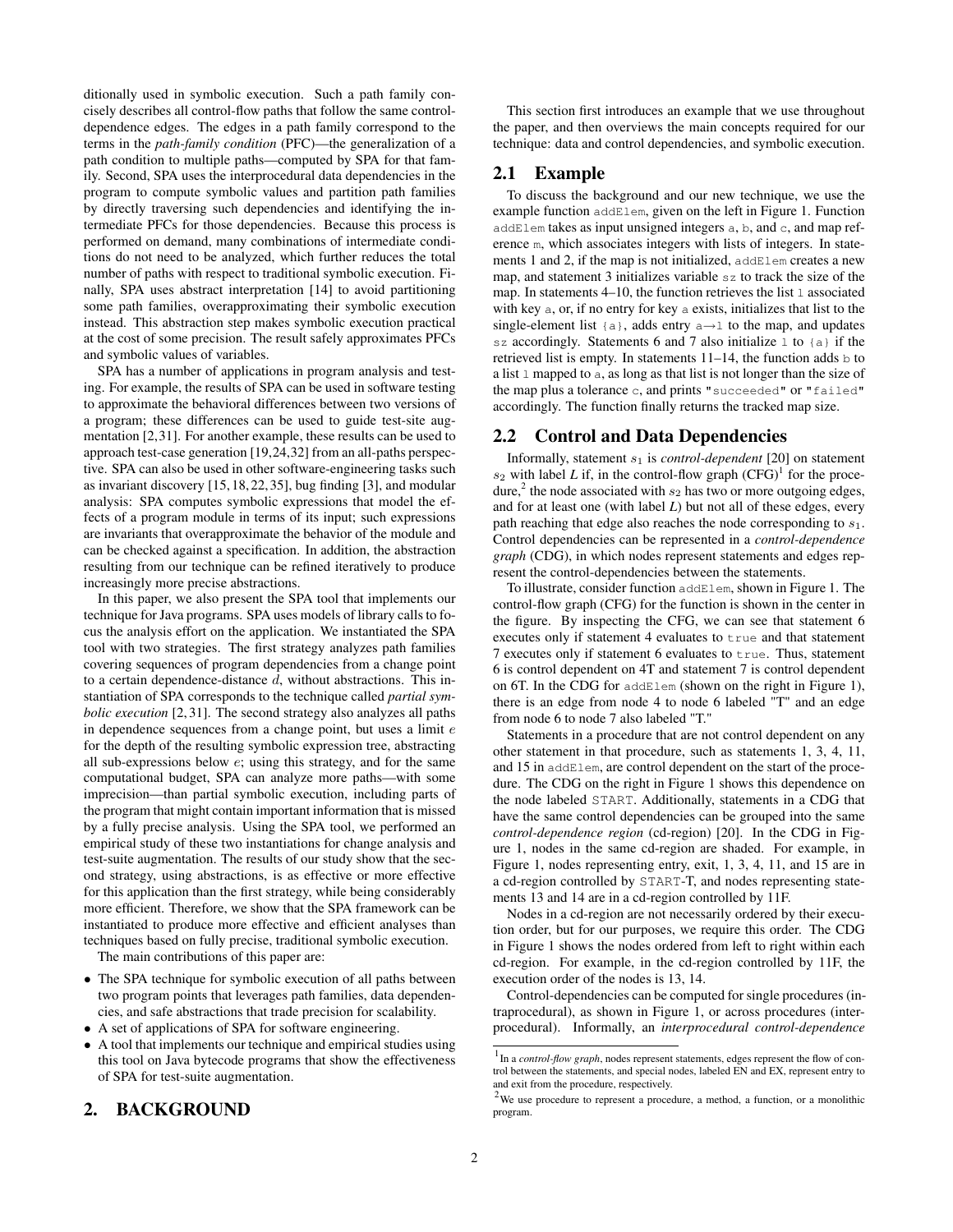

Figure 1: Example function addElem (left), its control-flow graph (CFG) (center), and its control-dependence graph (CDG) (right).

*graph* [34] (ICDG) contains one CDG for each procedure, edges that connect the CDGs at call and return sites, and additional artifacts that account for the calling context of called procedures.

Statement  $s_1$  is *data dependent* on statement  $s_2$  if (1)  $s_2$  defines variable v, (2) there is a path from  $s_2$  to  $s_1$  that contains no redefinition of v, and (3)  $s_1$  uses v. For example, in Figure 1, statement 11 is data dependent on statement 3 for variable sz, because statement 3 defines sz, statement 11 uses sz, and there is a definitionclear path (e.g.,  $\langle 3,4,5,6,11 \rangle$ ) from statement 3 to statement 11.

#### 2.3 Symbolic Execution

*Symbolic execution* [28] analyzes a program by executing it with symbolic inputs along some program path. Symbolically executing all paths in a program to a given point (if feasible) effectively describes the semantics of the program up to that point. Symbolic execution represents the values of program variables at any given point in a program path as algebraic expressions by interpreting the operations performed along that path on the symbolic inputs. The *symbolic state* of a program at a given point consists of the set of symbolic values for the variables in scope at that point. The set of constraints that the inputs must satisfy to follow a path is called a *path condition* (PC) and is a conjunction of constraints  $p_i$  or  $\neg p_i$  (depending on the branch taken), one for each predicate traversed along the path. Each  $p_i$  is obtained by substituting the variables used in the corresponding predicate with their symbolic values. Symbolic execution on all paths to a program point represents the set of possible states at that point as a disjunction of clauses, one for each path that reaches the point. These clauses are of the form  $PC_i \Rightarrow S_i$ , where  $PC_i$  is the path condition for path i, and  $S_i$  is the symbolic state after executing path i.

To illustrate, consider path <EN,1,2,3,4,8> in Figure 1. We denote a symbolic input by the name of the input variable and a zero subscript. In this example, symbolic execution starts with the symbolic inputs  $a_0$ ,  $b_0$ ,  $c_0$ , and  $m_0$  and uses these symbols as the initial values of the respective variables. Also, the path condition PC is initially empty. At statement 1 in the example path, there is no change in any variable, but when moving to statement 2, symbolic execution updates the path condition to  $m_0 == n$ ull. At statement 2, variable m equals new Map. At statement 3, variable sz is initialized to (new Map).size. At branch 4F, symbolic execution updates the path condition to  $m_0 = \text{null}\land \neg \text{hasKey}$  (new Map, a<sub>0</sub>). Finally, at statement 8,  $\sigma$  is initialized to  $\{\sigma\}$ . Thus, at the end of path <EN,1,2,3,4,8>, symbolic execution obtains the following path condition and symbolic state:

 $PC = m_0 = \text{null} \wedge \neg \text{hasKey}$  (new Map, a<sub>0</sub>)  $a=a_0$ ,  $b=b_0$ ,  $c=c_0$ ,  $m=$ new Map,  $sz=$  (new Map).size,  $l=\{a\}$ .

## 3. THE SPA TECHNIQUE

This section presents the SPA technique for symbolic program approximation. We present an overview of our technique using the example in Figure 1 (Section 3.1) and then we describe the components of SPA (Sections 3.2 and 3.3).

## 3.1 Overview of the Technique

Consider Figure 1 and assume that we want to compute the conditions in this function for which adding an element to the list fails—that is, the conditions for all paths that reach statement 12. By inspecting the function, we can see that there are six paths in addElem that reach statement 12; the path condition for each path is some combination of truth values for the conditions at statements 1, 4, and 6, and the condition 11T (i.e., statement 11 evaluates to true). Unfortunately, there are in reality many more paths to statement 12 because these paths contain calls to hasKey and other functions. Function hasKey, for example, can have a large or infinite number of paths—a typical implementation of maps is hash maps, which are efficient but complex. Thus, the total number of paths can be unmanageable. Even worse, these auxiliary functions might reside in libraries whose code is not available. Because of these difficulties, traditional symbolic execution might have considerable trouble finding feasible paths whose constraints can be solved to find a satisfying input, let alone finding the conditions for all program paths that cover the goal.

To solve the problem illustrated in this example, our technique takes an opposite approach to traditional symbolic execution: instead of exploring paths one by one, SPA starts with one *path family* that groups all paths from the entry of addElem to the goal (statement 12), and computes a symbolic condition for that path family. We call this condition a *path-family condition* (PFC)—the multi-path version of a path condition. The path family for all paths from entry to statement 12 is described simply by the symbolic value of 11T. The conditions at statements 1, 4, and 6 are not required because, regardless of the values that these conditions take, the program execution will always reach statement 11. All paths that branch at statements 1, 4, and 6 (plus all paths inside auxiliary functions) are implicitly specified as part of this path family.

The problem of finding the PFC to the goal using SPA is thus reduced to finding the symbolic value of condition 11T: the length of the list associated with a is greater than or equal to the sum of sz and c. To determine the length of the list, for instance, it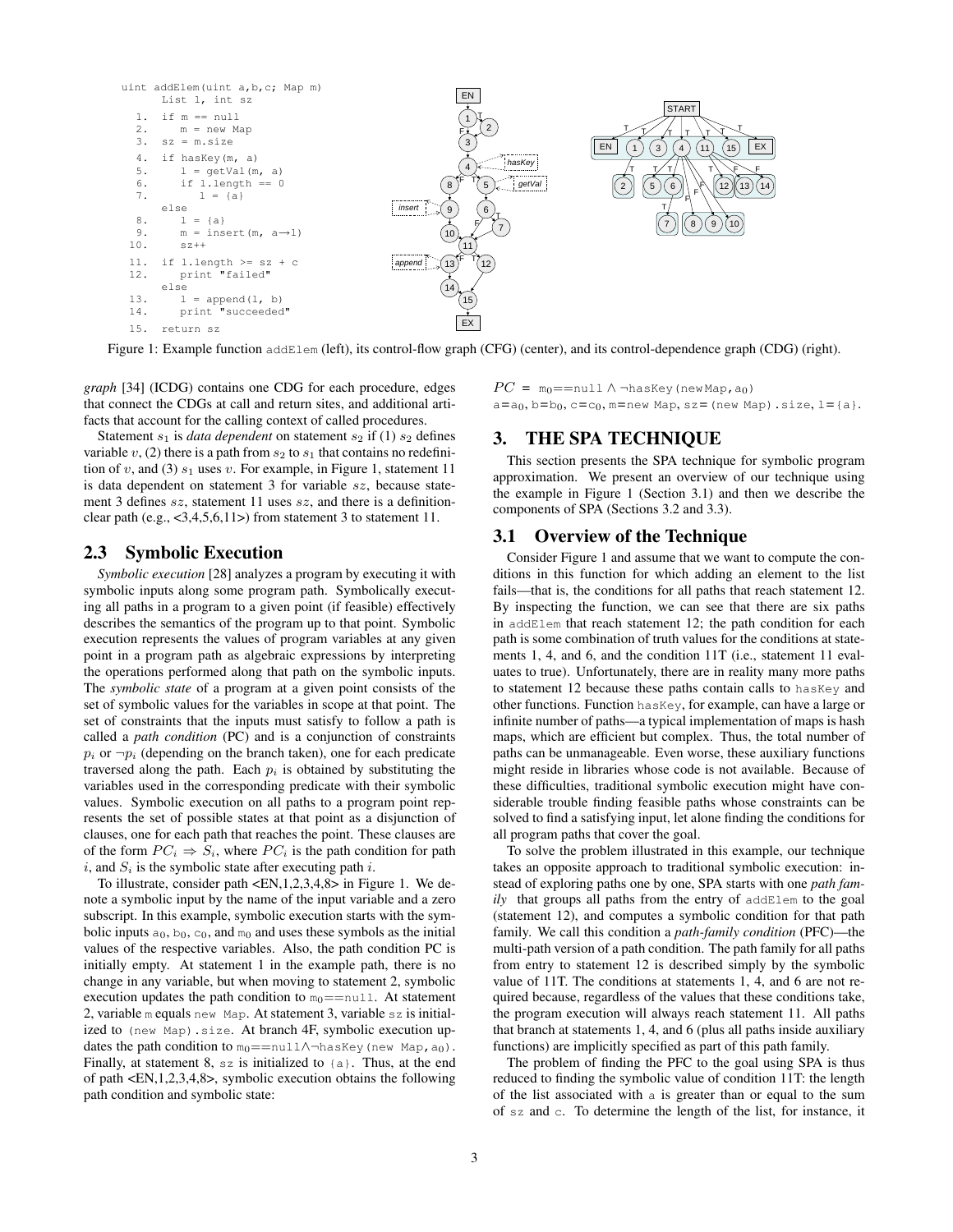is necessary to examine more closely the original path family, including the auxiliary functions, and look for the definitions of  $\perp$ that reach 11: statements 5, 7, and 8, which assign to  $1$  the values getVal(m,a), {a}, and {a}, respectively. To reach statement 11, these definitions require branch sequences <4T,6F>, <4T,6T>, and <4F>, respectively, which partition the original path family into three sub-path-families.

At this point, we notice that the definition of  $\perp$  at 5 depends on the return value of getVal and that conditions 4T and 4F depend on the return values of hasKey. Therefore, the analysis has two alternatives: (1) enter these functions and analyze their contents (a complex endeavor), or (2) apply a core mechanism of SPA that abstracts conditions 4T and 4F and variable l at 5 as ∗, which represents the *top* value (i.e., the set of all possible values for a given type).<sup>3</sup> In this example, we let SPA choose the second alternative. For example, the value ∗ for condition 4T means that this condition has a value set {true, false}; both elements in the set are valid values for this condition in our abstraction.

For the rest of this paper,  $v_n$  denotes the use of variable v at statement *n*. The special value  $n = 0$  denotes the entry of the program. Thus, with inputs denoted symbolically as  $a_0$ ,  $b_0$ ,  $c_0$ , and m<sub>0</sub>, respectively, condition 11T is  $l_{11}$ .length≥sz<sub>11</sub>+c<sub>0</sub>. (Note that  $a, b$ , and  $c$  are never modified, so any use of these variables can be safely replaced by inputs  $a_0$ ,  $b_0$ , and  $c_0$ , respectively). Replacing  $1_{11}$  by its definitions and their respective path conditions, we obtain the following case-style expression for 11T:

```
{ case 4T, 6F: *.length \geq sz_{11} + c_0case 4T, 6T: {a_0}. length \geq sz<sub>11</sub> + c<sub>0</sub>
case 4F: \{a_0\}. length \geq s_{11} + c_0 }
```
which, because  ${a_0}$  is a list of one element, simplifies to

```
{ case 4T, 6F: *.length \geq sz_{11} + c_0case 4T, 6T: 1 \geq s z_{11} + c_0case 4F: 1 \geq sz_{11} + c_0
```
Use  $sz_{11}$  has reaching definitions at statements 3 and 10 whose conditions to reach 11 are <4T> and <4F>, respectively. Thus,  $sz_{11} = \{ \text{case } 4T: \text{ m}_3.\text{size}; \text{case } 4F: \text{ m}_3.\text{size+1} \}, \text{where}$  $m_3$  can be concisely expressed by  $(m_0 = null)$ ? (new Map):  $m_0$ . Thus,  $m_3$ .size can be simplified to  $(m_0 = null)$ ?0:m<sub>0</sub>.size. Now, because both 4T and 4F are  $*$ , use  $s_{11}$  evaluates to {case  $m_0 = null: \{0, 1\}$ ; case  $m_0 \neq null: \{m_0.size, m_0.size+1\}$ . Also, both conditions at 6 are ∗ because the expression ∗. length=0 is both true and false. Therefore, the final expression for 11T to reach our goal (statement 12) is the PFC

```
{ *.length \geq ((m_0 = null)?0:m_0.size) + c_0,1 \geq ((m_0 = null) ?0 : m_0.size) + c_0,1 \geq ((m_0 = null) ?0 : m_0.size) + 1 + c_0
```
The resulting approximate PFC evaluates to true if any of its three values is true. In other words, the abstractions applied by SPA make all three values valid for  $\langle 11T \rangle$ , for any input.<sup>4</sup> An input generator that solves this PFC to execute statement 12 must pick an input that satisfies all three values of <11T> to ensure that the goal is reached. If the input generator knows that the fields length and size of non-null lists and maps are never negative, then the generator can strengthen this PFC to  $0 \geq (m_0 = null)$ ?0: $m_0$ .size) +c<sub>0</sub>, and, therefore, pick null for  $m_0$  and 0 for c<sub>0</sub>. The generated input executes the concrete path <1,2,3,4,8,9,10,12,15>, thus achieving the goal of executing statement 12.

In this example, SPA abstracts away all paths within hasKey and getVal and still provides simple and sufficient conditions for covering the goal—given an input generator as described. However, in general, the abstraction of terms in a path-family condition will produce an under-constrained (i.e., overapproximate) system of necessary but not sufficient conditions to symbolically describe a PFC or a variable. For example, an input generator might not be able to simultaneously satisfy all possible values of a PFC with the same concrete input, and thus it can miss the goal. (An example is the PFC for <11F> in Figure 1, for which no input guarantees that  $*$ .length  $\langle$  ((m<sub>0</sub> =null)?0:m<sub>0</sub>.size) + c<sub>0</sub>.) One way to address this problem is to make the generator run multiple times and provide different solutions, increasing the chances that one of these inputs will cover the goal. An alternative is to make SPA refine the conditions (e.g., enter hasKey) and compute an (over)approximation of the effects of code previously abstracted away, thus reducing the imprecision of the under-constrained PFC and improving the chances that a generator will find an input that reaches the goal.

This example also shows that SPA, in contrast with traditional symbolic execution, traverses paths backwards and on demand when searching for definitions. For this reason, even if without abstractions, SPA might end up visiting far fewer paths than a "blind" forward symbolic execution. In the example, at the return statement 15, computing the precise symbolic value of sz does not require any auxiliary function except hasKey. Similarly, m does not require the subpaths in statements 11–14 (including the call to append) and l does not require insert. One consequence is that, for example, SPA does not have to traverse all combinations of paths in append and insert. In other words, instead of traversing a number of paths that is a product of the number of paths in both functions, SPA only traverses (at most) a sum of those paths.

## 3.2 Control-Dependence Families

SPA analyzes path families by grouping paths that share control dependencies into *control-dependence families*, or *cd-families*, that use the edges of the interprocedural control-dependence graph (ICDG) [34]. CD-families are more amenable than control-flow paths for multi-path analysis and abstraction for two reasons: a cdfamily represents a (possibly infinite) group of paths, which can be partitioned on demand, and the ICDG edges in a cd-family have a one-to-one correspondence with the terms of the PFC.

To introduce cd-families, consider the example in Figure 1.<sup>5</sup> There is a potentially infinite number of paths from EN to node 12 because of loops that might exist in hasKey, getVal, or insert. Even if we ignore all function calls, there are still six paths to node 12 within addElem, distinguished by combinations of truth values at nodes 1, 4, and 6. However, no matter how these conditions in addElem evaluate, and no matter what occurs inside the auxiliary functions, all paths from EN reach node 11, and then only the CDG edge 11T is required to reach node 12. Therefore, the edge list <11T> precisely and concisely describes the PFC from EN to 12.

Another example is the cd-family between nodes 2 and 7 in the CDG of Figure 1, which represents the family of paths between nodes 2 and 7 in the program. Starting at node 2, there is no forward path in the CDG to node 7. However, after node 2 executes, the program returns to region START-T. Within this region, the program will then reach node 4 from which an edge list <4T,6T> of edges leads to node 7. Therefore, the PFC for the cd-family between nodes 2 and 7 is fully described by edge list <4T,6T>. In

<sup>&</sup>lt;sup>3</sup>Replacing these return values with ∗ is an abstract interpretation [14]—a safe overapproximation—of the values that those functions can return.

<sup>4</sup> Because ∗ includes the null list, the first value of the PFC can produce an error, which we interpret as "not satisfied"—although, in this case, this is a spurious error.

<sup>5</sup> Auxiliary functions terminate and do not halt or throw exceptions.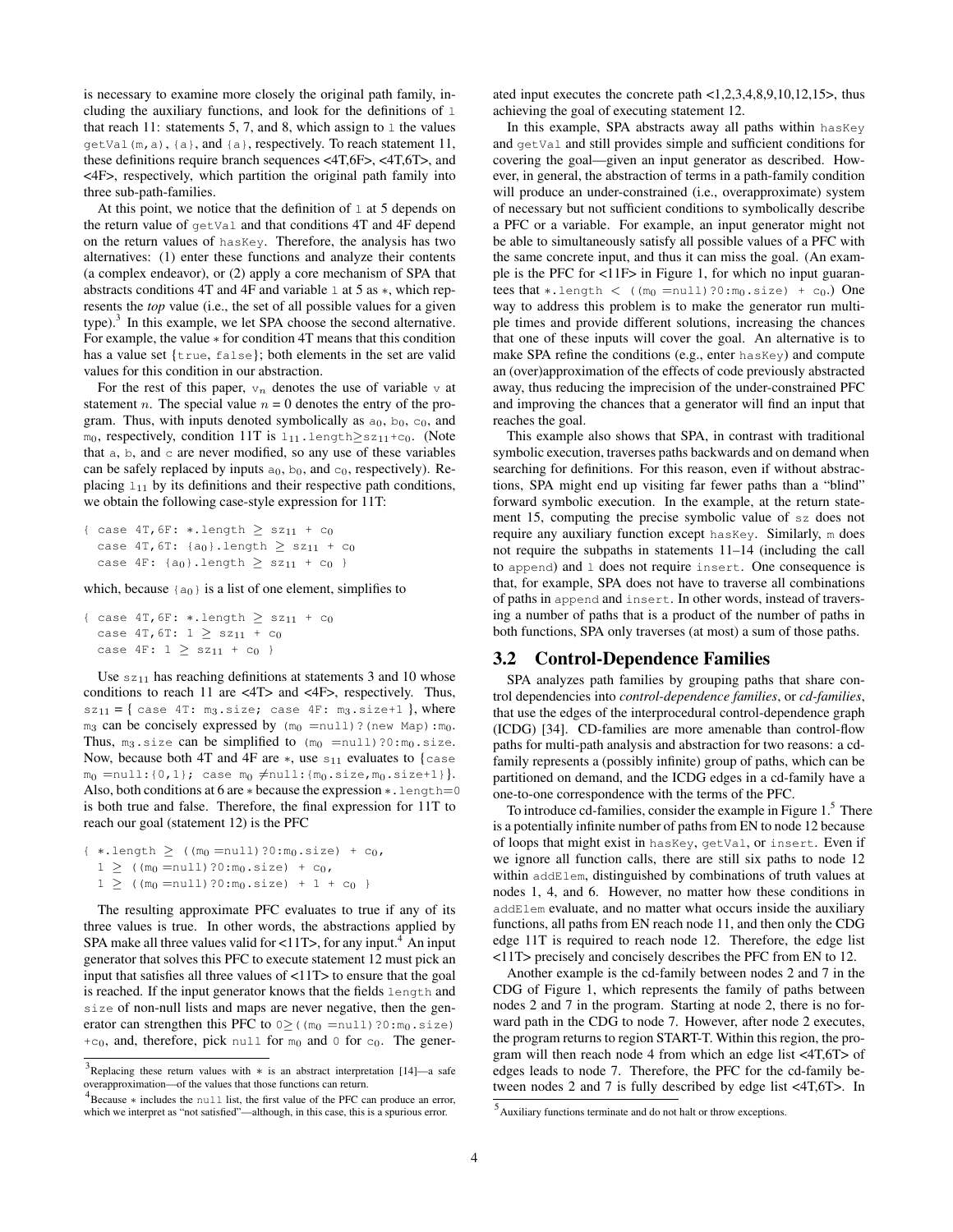other words, to find the cd-family, we started at node 2 and traversed the CDG backwards (through edge 1T) until we found a region in which, after returning from node 2, we found node 4, which is an ancestor of node 7. Edge 1T is not part of the definition of this PFC because it is traversed before reaching the starting node 2.

In general, the edges in a list for a PFC are not necessarily consecutive in the ICDG: the SPA technique often must partition a cd-family into constituent cd-families, each covering intermediate points (definitions). Such constituent cd-families represent subsets of the paths from the original cd-family. For example, in Figure 1, consider the paths between EN and 12 that also include node 7. Those paths form a cd-family whose PFC is described by edge list <4T,6T,11T>, where 11T does not follow 6T in the CDG.

To formally define a cd-family, we need two other definitions.

DEFINITION 1. Node  $u$  is a *control-ancestor* of node  $v$  if  $(1)$ there is a control-dependence region  $R$  in the ICDG that contains both v and  $u_a$ , where  $u_a$  is either u or an ancestor of u in the ICDG, and (2) v executes after  $u_a$  in region R.

For example, node 7 in Figure 1 is a control-ancestor of node 11 because the ancestor 4 of 7 in the CDG is in the same region (START-T) as 11, and node 4 executes before node 11.

DEFINITION 2. An edge list of control-dependence edges is *valid* for nodes s and t if (1) for each pair  $(e_1, e_2)$  of consecutive edges in that list, the first node u in the cd-region controlled by  $e_1$ is the source node v of  $e_2$ , or u is a control-ancestor of v, (2) s is either the source node of the first edge in the list or a control-ancestor of that node, and (3) the first node in the cd-region controlled by the last edge is either  $t$  or a control-ancestor of  $t$ . For an empty list to be valid,  $s$  must be  $t$  or a control-ancestor of  $t$ .

We now define cd-family.

DEFINITION 3. A *cd-family* is a triple  $\langle s, t, E \rangle$ , where s is the starting point,  $t$  is the ending point, and  $E$  is a collection of one or more valid lists of ICDG edges for the node pair  $(s, t)$ .

To illustrate, the cd-family in Figure 1 of all paths from EN to 12 that include 7 is  $\langle EN, 12, \{\langle 4T, 6T, 11T \rangle\} \rangle$ . In this example, E contains one control-dependence edge list, but, in general, multiple edge lists might be needed to describe the desired paths between s and t. If, for example, an ICDG contains cycles, then  $E$  might contain an infinite number of edge lists. In such a case, we use regular expressions or, for the interprocedural case, context-free grammar expressions to produce a finite description of E.

#### 3.3 The SPA Algorithm

In this section, we present the algorithm COMPUTESPA listed on Figure 2, which performs symbolic program approximation (SPA) of all paths between two program points, taking advantage of the control and data dependencies and using abstractions.

COMPUTESPA inputs a program  $P$ , a starting point  $s$  in  $P$ , an ending point  $t$  in  $P$ , a (possibly empty) set  $V$  of variables to symbolically evaluate at  $t$ , and an abstraction function  $Abstract$ . COMPUTESPA outputs the PFC to reach  $t$  from  $s$  and the symbolic values at t of the variables in V. Function *Abstract* decides when a variable in a given path is abstracted away as ∗. SPA treats the starting point s as the "entry" point for symbolic execution. Therefore, any variable  $x$  at the entry of  $s$  is treated as a symbolic input, becoming symbol  $x_0$  at s.

SPA uses the interprocedural data dependencies in  $P$  in addition to the control dependencies required for cd-families. At line 1, SPA initializes  $PFC(s \rightarrow t)$  with the description of the cd-family between s and t. This cd-family provides the top-level terms for  $PFC(s\rightarrow t)$ ; these terms will be later expanded into full symbolic expressions.

#### Algorithm COMPUTESPA

|              | <b>Input:</b> $P$ : program to analyze                                                     |
|--------------|--------------------------------------------------------------------------------------------|
|              | s, $t$ : start and end statements in $P$                                                   |
|              | V: set of variables to evaluate at $t$                                                     |
|              | Abstract: boolean function on use-path pairs                                               |
|              | <b>Output:</b> $PFC(s\rightarrow t)$ : path-family condition from s to t                   |
|              | $V_{sym}$ : symbolic values of variables in V                                              |
| (1)          | $PFC(s\rightarrow t) = compute CDFamily(s, t)$                                             |
| (2)          | $V_{sum} = \{ \langle u, PFC(s\rightarrow t) \rangle \mid u \in V \times \{t\} \}$         |
| (3)          | workset = $V_{sym}$                                                                        |
| (4)          | <b>foreach</b> term $C \in PFC(s \rightarrow t)$                                           |
| (5)          | $p = getPrefixToCondition(PFC(s\rightarrow t), C)$                                         |
| (6)          | foreach use $u \in C$                                                                      |
| (7)          | <i>workset</i> $\cup = \langle u, p \rangle$ // initially not expanded                     |
| (8)          | endfor                                                                                     |
| (9)          | endfor                                                                                     |
| (10)         | <b>while</b> workset $\neq \emptyset$                                                      |
| (11)         | pick and remove $\lt u$ , p from workset                                                   |
| (12)         | <b>if</b> $Abstract(u, p)$                                                                 |
| (13)         | $linkToUse(u, p>, <, p>)$                                                                  |
| (14)         | mark $\lt u$ , p $\gt$ expanded                                                            |
| (15)         | continue to 10                                                                             |
| (16)         | endif                                                                                      |
| (17)         | $D = getReachingDefinitions(u, p)$                                                         |
| (18)         | $I = getReachingInputStream(u, p)$                                                         |
| (19)         | <b>foreach</b> assignment-path pair $\langle a, p_a \rangle \in D \cup I$                  |
| (20)         | $p' = getDefClearCoveringPath(p_a, var(u), p)$                                             |
| (21)         | $linkToUse(\langle u, p \rangle, \langle a, p' \rangle)$                                   |
| (22)         | for each use $u_a \in \mathit{rhs}(a)$                                                     |
| (23)         | if $\langle u_a, p_a \rangle$ not expanded: workset $\cup =\langle u_a, p_a \rangle$       |
| (24)         | endfor                                                                                     |
| (25)         | <b>foreach</b> term $C \in p'$                                                             |
| (26)         | $p_c = getPrefixToCondition(p', C)$                                                        |
| (27)         | <b>foreach</b> use $u_c \in C$                                                             |
| (28)<br>(29) | if $\langle u_c, p_c \rangle$ not exp.: workset $\cup =\langle u_c, p_c \rangle$<br>endfor |
|              | endfor                                                                                     |
| (30)         | endfor                                                                                     |
| (31)         |                                                                                            |
| (32)         | mark $\langle u, p \rangle$ expanded                                                       |
| (33)         | endwhile                                                                                   |
| (34)         | return $PFC(s\rightarrow t)$ , $V_{sum}$                                                   |

Figure 2: The algorithm for computing a Symbolic Program Approximation (SPA) of all paths between two points.

For example, the initial cd-family between EN and 12 in the example of Figure 1 is <EN, 12, {<11T>}>, where 11T is the initial top-level term for  $PFC(s\rightarrow t)$ . At line 2, SPA creates the set  $V_{sym}$ containing a pseudo-use of each variable in  $V$  at  $t$  (these pseudouses are necessary because not all variables in V might be used at t). Each pseudo-use is paired in  $V_{sym}$  with the condition required to reach t:  $PFC(s\rightarrow t)$ . At line 3, SPA initializes the working set *workset* of use-path pairs (i.e., pairs of uses and the PFCs to reach those uses from s) with all use-path pairs from  $V_{sym}$ . In lines 4–9, SPA adds to *workset* all uses of variables occurring in the top-level terms (individual conditions) of  $PFC(s\rightarrow t)$ , pairing each use  $u$  in those terms with the corresponding "prefix" PFC within  $PFC(s\rightarrow t)$  that ends at the term where u is located, which is computed by *getPrefixToCondition*. For example, for a cd-family <s, t, {<aT,bT,cF>, <aF,dT>}> and term bT, *getPrefixToCondition* returns  $\langle s, t, \{ \langle aT, bT \rangle \} \rangle$ , trimming the first edge list and discarding the second list because it does not contain bT.

After these initial steps, in lines 10–33, SPA proceeds to iteratively pick and remove from the workset one use-path pair  $\langle u, p \rangle$ (line 11) and process that pair. The call to *Abstract* at line 12 decides whether this pair has to be abstracted away. If *Abstract* returns true, SPA does not process pair  $\langle u, p \rangle$  normally; instead, in lines 13–15, SPA links to this use and PFC p the value ∗, marks the pair as "expanded", and continues to the next iteration in the *while*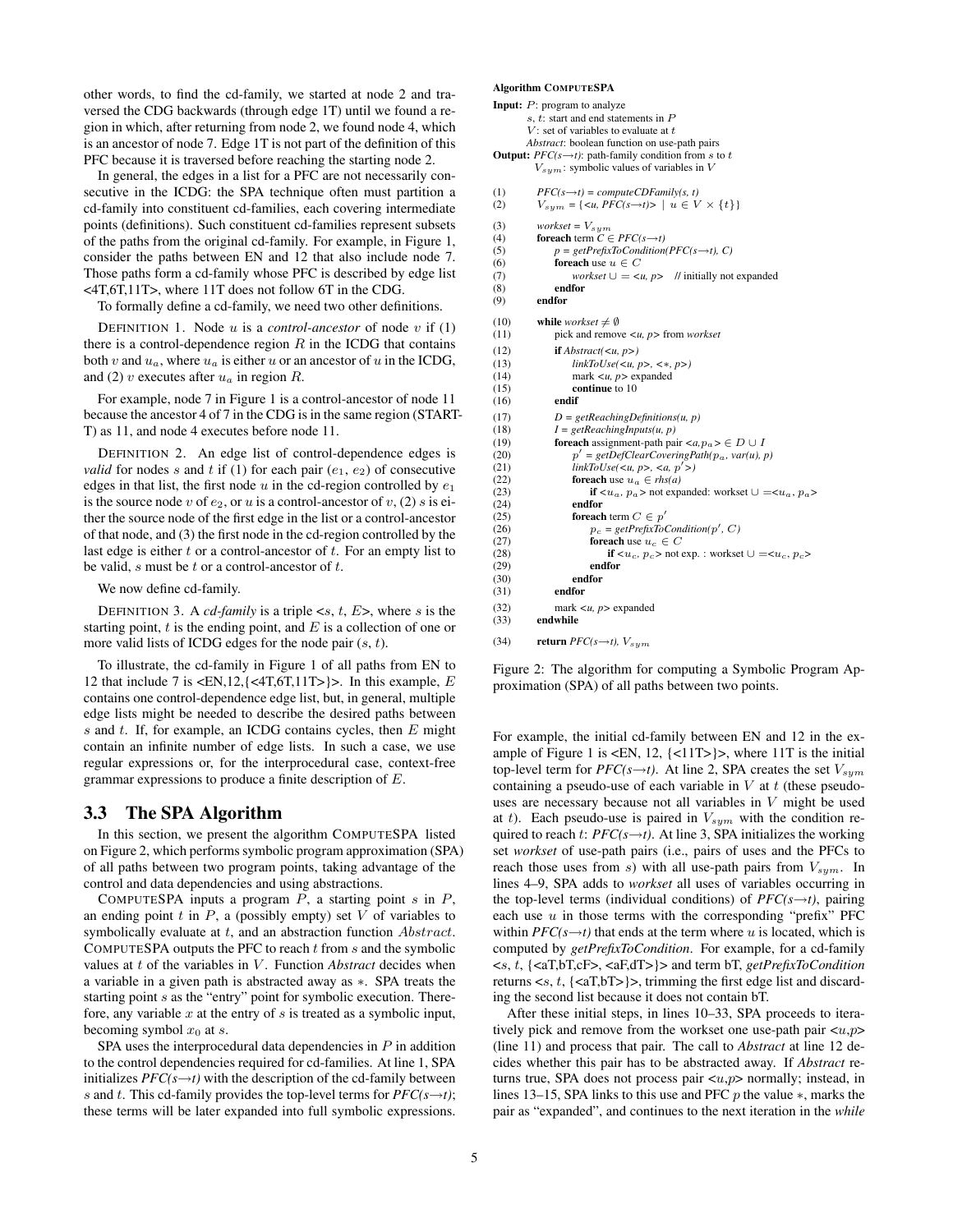loop. In this case, no new elements are added to *workset*.

If, however, *Abstract* returns false, SPA proceeds to *backwardexpand* u within  $p$  at lines 17–31. Backward expansion of a use  $u$ in path  $p$  finds all definitions and inputs (lines  $17-18$ ) for the variable used at  $u$  that might reach the location of  $u$  through some definition-clear path within the path family described by  $p$ . In lines 19–31, for each such definition or input  $a$  and its associated cd-family  $p_a$  (which ends at a), SPA computes cd-family  $p'$ (line 20) which describes all paths from  $s$  that reach  $a$  and then continue to  $u$  within the constraining  $p$  and without redefining the variable at u. The resulting pair of definition/input a and path  $p'$  is then linked to the working pair  $\langle u, p \rangle$  (line 21).

Identifying the definitions and inputs for  $u$  and their reaching conditions is, however, not sufficient to obtain the symbolic value of  $u$ . All uses on the right-hand-side (i.e., defining) expressions of definitions, as well as all uses in the cd-family  $p'$ , also have to be backward expanded transitively until only input and ∗ symbols are left. Therefore, in lines 22–24, SPA adds to *workset* every use u<sup>a</sup> on the right-hand side<sup>6</sup> of a, associating each  $u_a$  with cd-family  $p_a$ , which ends at  $u_a$ . Similarly, lines 25–30 identify uses  $u_c$  in the terms of  $p'$ , pairing each use with the prefix cd-family  $p_c$  that ends at that use, and adds those pairs to *workset*. Note that SPA only adds pairs to *workset* if they have not been already backwardexpanded. Each use-path pair is marked as expanded at line 32.

When the *while* loop ends, all uses in  $PFC(s \rightarrow t)$  and V, as well as all uses transitively reachable through definitions and sub-cdfamilies from those initial uses, have been expanded within their respective constraining cd-families or abstracted away. Implicitly, the linking process produces symbolic expressions for all variables of interest in terms of symbolic inputs and ∗. To obtain an explicit symbolic expression for  $PFC(s \rightarrow t)$  and the variables in V, we traverse all links from use-path pairs to definitions and inputs, and continue through the use-path pairs on the right-hand-side expressions of reaching definitions and the PFCs for those definitions.

Safety and precision. The results of SPA are a safe overapproximation of PFCs and values of variables because, whenever the backward expansion of a use in COMPUTESPA is avoided, that use is assigned the overapproximating value ∗ instead. Rather than a single symbolic expression, SPA produces, in general, a multivalued set of expressions; some values are guarded by *case* conditions, and the rest are not guarded (see Section 3.1). Therefore, when replacing symbolic inputs with concrete inputs, the resulting expression might evaluate to more than one concrete value.

Abstraction strategy. The use of the user-specified function *Abstract* in SPA makes this algorithm a framework that can be instantiated by any abstraction strategy represented by *Abstract*. An abstraction strategy might also access, in addition to the current use-path pair, any other information in program  $P$  or the status of COMPUTESPA at that point. (Moreover, an instantiation of SPA could also define how to pick the next  $\langle u, p \rangle$  pair at line 11, for more control.) The abstraction strategy specified by the user must suit the particular analysis task. For example, the strategy might consist of abstracting certain library calls, as in the example of Section 3.1, or analyzing all code but stopping after SPA has transitively expanded a certain number of uses. In fact, the general strategy on which we will focus in the rest of this paper is to abstract path-condition sub-terms as ∗ which, if expanded, would be located below a limit e in the expression tree from the original PFC or the variables in  $V$ .

Termination. An important concern is the termination of the SPA

algorithm. An abstraction might fail to prevent certain cyclic chains of uses (as found in loops) from expanding forever. Thus, a basic requirement for an abstraction strategy is to guarantee the termination of SPA. This is achieved, for example, by abstracting the values of uses so that they converge within loops, or by limiting the number of iterations in which a use is expanded. (The latter is the standard approach in literature for symbolic execution of individual paths [17]).

# 4. APPLICATIONS

In this section, we discuss three areas of application of the symbolic approximation of programs with SPA: (1) analysis of changes for test-suite augmentation and test-case generation (Section 4.1), (2) computation of invariants and verification of properties (Section 4.2), and (3) approximation of the effects of module calls for incorporation into client analyses (Section 4.3).

## 4.1 Software Testing

In the context of regression testing, to test the effects of changes and augment a test-suite, it is necessary to analyze first the effects of changes and how these effects can propagate to the output. Current research uses *partial* symbolic execution to identify propagation conditions up to a certain distance from each change [2, 31]. The goal of this research is to analyze the longest possible distances within available computational resources; the longer the distance, the more likely it is that the effects of changes will continue to propagate after that distance and reach the output.

Unfortunately, the distances achieved experimentally by the resulting techniques are small, and the effects of changes do not always reach the output. The problem is that the effects of changes can stop propagating at places beyond the distance limit, which are missed by the analysis. Using SPA, however, we can "redistribute" the analysis effort: instead of analyzing the vicinity of a change with full precision, we can use SPA to analyze that same area with reduced precision and redirect freed computational resources to analyze areas beyond the typical distance limit that previous research can reach. Extending the reach of the analysis may cover many propagation-stopping points previously missed. In Section 5, we present an empirical study of this application of SPA.

SPA can also be used to generate inputs to target a specific goal, such as a change or a branch that remains untested. We showed such an application in Section 3.1, in which SPA computed an approximate PFC to cover statement 12 (branch 11T) in the example from Figure 1. The main difference with traditional test-case generation approaches based on symbolic execution is that SPA analyzes the conditions for all paths between the entry of the program and the goal, rather than individual paths. Path-family conditions can be simpler for families than for single paths, as long as a limited number variables need to be backward expanded—either because the coverage condition depends only on few intermediate variables, or because abstraction was applied. The limitation of the all-paths approach (i.e., SPA) is, of course, that abstractions might make the result too imprecise to achieve coverage of the goal. Fortunately, techniques based on abstractions, such as SPA, can be made to iteratively refine results in an effective way if good strategies can be designed to guide such refinements [5,9,25]. In all, we consider the all-paths approach to test-input generation as complementary to traditional symbolic execution and other input generation approaches; we plan to investigate this further in the future.

#### 4.2 Invariants and Verification

There is a significant body of research on discovering program specifications. In particular, researchers have investigated static in-

<sup>&</sup>lt;sup>6</sup>The right-hand side for an input is empty.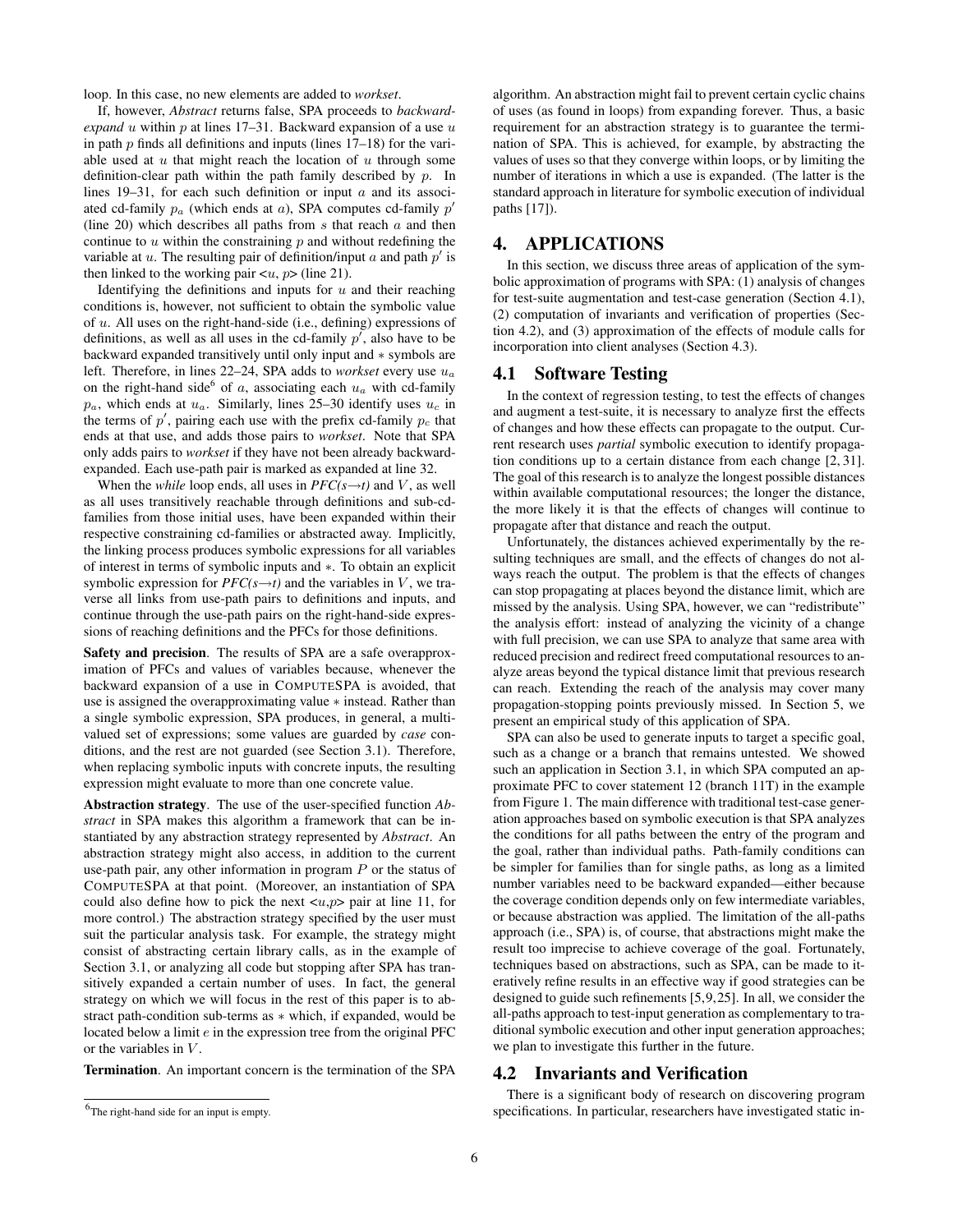variant discovery [22, 35] and dynamic invariant discovery [18]. These two methods use pre-defined invariant templates that are verified statically (i.e., for all possible executions) or checked dynamically (for a given test suite), respectively. More recent work has used symbolic execution to dynamically discover invariants directly from the program code [15]. SPA, in contrast, can be used to statically discover invariants from the program code (i.e., without restricting to templates) that are guaranteed to hold for all executions. For example, consider function addElem in Figure 1. During the computation of the path-family condition described in Section 3.1, we showed how SPA computes, in particular, an approximation of  $sz_{11}$ —the value of variable sz at Statement 11. This happens to be the same value that sz has at the return statement, sz<sub>15</sub>, which is:

```
{ case m_0 = null: { 0, 1 }
case m_0 \neq null: { m_0.size, m_0.size + 1 } }
```
This expression is an invariant that overapproximates the return value of function addElem. Manual examination of this function and its auxiliary functions reveals two imprecisions in this invariant: for  $m_0$  =null, sz<sub>15</sub> cannot equal 0 because hasKey(m, a) will not return true for an empty map (note that SPA avoided the analysis of hasKey) and, for  $m_0 \neq n$ ull, the invariant does not ascertain whether the value is the original size of the map, or that size plus one. (Whether  $sz_{15}$  is the first or the second value depends, again, on hasKey, which was abstracted away by SPA). Despite those two imprecisions, however, this invariant can be useful. If, for example, a developer specifies that addElem does not remove elements from the map and does not insert more than one entry, then the computed invariant is sufficient to verify that specification.

#### 4.3 Modular Analysis

A major difficulty in static analysis of software arises from the potentially large size of the subject program or the difficulty of analyzing operations such as multiplications or calls to functions such as native methods in Java. The size of the program compromises the scalability of an analysis, especially for path-sensitive analyses, which suffer greatly from the path explosion problem. To address the scalability problem at least partially, researchers have looked at compositional analysis for symbolic execution by computing summaries of functions or code fragments before analyzing the code that invokes those functions or fragments [1,23]. Although symbolic summaries can help avoid multiple traversals of invoked modules, the complexity or impossibility of symbolically executing such modules with precision remains. Also, the complexity of the resulting composed expressions can become unmanageable.

SPA can be used to improve composability in symbolic execution by approximating the effects of modules, computing simplified summaries that could not be normally obtained with full symbolic execution. For example, consider again function addElem in Figure 1. The symbolic expression obtained for the return value is considerably simpler than the fully precise expression that would be obtained if we incorporated the effects of the call to hasKey in the path-family conditions. Furthermore, the effects of addElem on the map parameter m could also be approximated if SPA computes approximate summaries for sub-modules hasKey and insert.

# 5. EMPIRICAL EVALUATION

The goal of our study was to determine whether SPA can be more effective and more efficient than traditional symbolic execution. For that purpose, we implemented SPA and used it for one particular application: change analysis for test-suite augmentation.

In this section, we present our toolset and the results of this study. First, we describe our implementation of SPA and an tool based on SPA for test-suite augmentation (Section 5.1). Then, we describe our empirical setup (Section 5.2), the results of our study (Section 5.3), and threats to the validity of our study (Section 5.4).

## 5.1 Implementation

We implemented our SPA algorithm, given in Figure 2, as a tool of the same name: SPA. We implemented SPA in Java using the Soot Analysis Framework<sup>7</sup> to analyze programs in Java bytecode format. We also used DUA-FORENSICS, a tool that we developed previously, to perform the necessary data- and control-dependence analysis. The inputs for SPA are a program  $P$  (a set of Java class files), the starting point  $s$  and the ending point  $t$  of the analysis, and an abstraction strategy. To analyze realistic Java programs that use libraries and contain loops, SPA uses two mechanisms: (1) manually-encoded models of the effects of library calls to prevent the analysis from entering library code, and (2) user-provided limits for the maximum length of edge lists (see Section 3.2), the maximum size of the set of edge lists per path family, and the maximum number of iterations per loop. By default, SPA uses 10, 64, and 2 for these limits, respectively.

If we compare these limits with those used in traditional symbolic execution, we note that each control-dependence edge in a path family describes multiple statements (i.e., the statements in a control region). Such a limit can cover many more statements than, for example, the MATRIX-RELOADED tool used in Reference [31], which was normally limited to paths of 25 or fewer statements. Also, we note that using these limits make SPA incomplete by analyzing only a subset of all actual paths; we are currently working on a complete version of SPA that abstracts loops safely and deals with large numbers of edge lists.

Using SPA, we also implemented a tool called T<sub>SPA</sub> for test-suite augmentation based on the technique from Reference [31]. The goal of this tool and technique is to compute testing requirements for a change corresponding to the conditions for propagation of the effects of that change to the output (i.e., the conditions for making the change observable).  $T_{SPA}$  inputs  $P$  and  $P'$ , the original and modified versions of a program, respectively, and a distance limit d. Using DUA-FORENSICS,  $T_{SPA}$  identifies all dependence chains<sup>8</sup> of length at most d from the change. Then, for each dependence chain,  $T_{SPA}$  calls SPA separately for  $P$  and  $P'$ , specifying in each case the starting and ending points of the chain as parameters s and  $t$ , respectively. In addition,  $T_{SPA}$  provides to SPA the specific path family between  $s$  and  $t$  to analyze, which is the subset of paths between s and t that cover the dependence chain.<sup>9</sup> For each of  $P$  and  $P'$ , SPA returns the path-family condition (PFC) for covering each chain in that program and the symbolic value of the state variables modified along each chain.  $T<sub>SPA</sub>$  then combines these results to obtain the conditions under which the effects of the change propagate at least up to distance d.

The abstraction strategy implemented by  $T<sub>SPA</sub>$  that instantiates SPA is defined by a parameter  $e$ , corresponding to the maximum depth (Section 3.3), from the initial set of use-path pairs, to which these pairs are transitively expanded. In other words, e defines the maximum height of the resulting symbolic expression trees; all

<sup>7</sup> http://www.sable.mcgill.ca/soot/

<sup>8</sup> A *dependence chain* is a sequence of control and data dependencies where the first dependence starts at the change and the source statement of each next dependence is dependent on the previous dependence in the sequence. Dependence chains correspond to the sequence of events along which the effects of a change propagate. The union of the transitive closure of the dependence relation from a change corresponds to the forward slice from that change [37].

 $^{9}$ Only a specific sequence of events between s and t covers a dependence chain.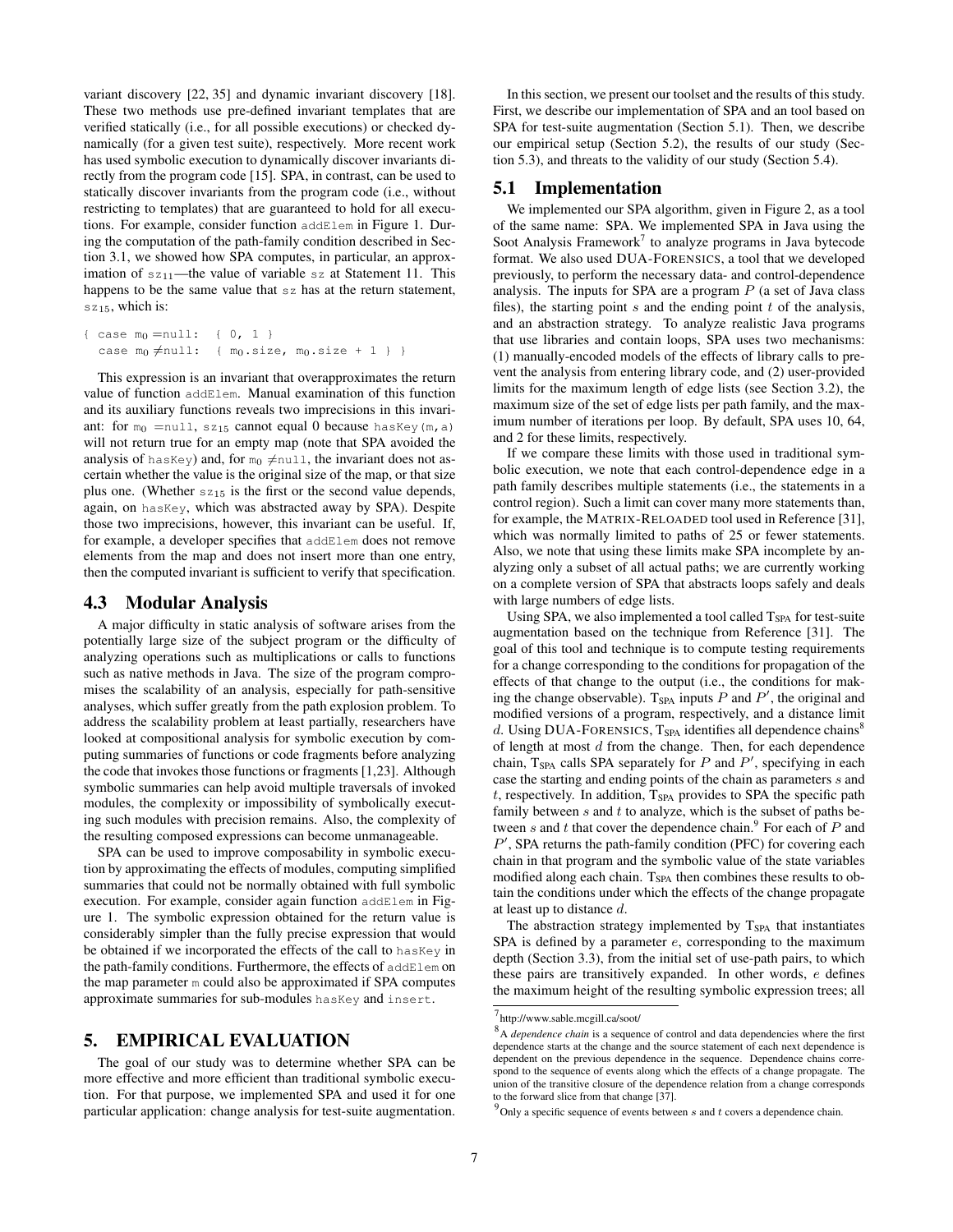variables below level  $e$  become  $*(top)$ . The value of  $e$  is inversely proportional to the level of abstraction.

# 5.2 Experiment Design and Setup

In this study, we applied three techniques to a set of changes in two different subjects and compared the effectiveness and efficiency of those techniques for test-suite augmentation. The techniques are:

- 1. MR, the technique defined in Reference [31] as implemented by the MATRIXRELOADED tool, which uses partial symbolic execution on each dependence chain. We use MR as a representative of traditional symbolic execution on control-flow paths, against which we compare SPA.
- 2.  $T<sub>SPA</sub>$ -NoAbs, a version of  $T<sub>SPA</sub>$  that assigns to the parameter  $e$  the value  $\infty$  —no expansion limit and, thus, no abstractions. This version of  $T<sub>SPA</sub>$  effectively implements the same technique from Reference [31], but using the SPA algorithm instead, without any abstraction.
- 3. T<sub>SPA</sub>-Abs, which uses a value of  $e$  anywhere between 1 and 8, and thus, performs abstraction beyond this expansion limit.

To measure the effectiveness of these techniques on a change, we randomly generated a large number of test suites satisfying the testing requirements produced by that technique for that change and computed the percentage of those test suites that revealed a difference in the output; this percentage is our measure of effectiveness. To measure the efficiency of these techniques on a change, we recorded the time required by a technique to analyze a change and compute the testing requirements for that change; the longer a technique takes, the less efficient it is.

We chose our experimental subjects and changes from among those studied in Reference [31]. In that study, we experimented with six changes from Tcas, a small air traffic control program of 131 lines of code, and seven changes from two releases of NanoXML, an XML parser of 3497 and 4782 lines of code, respectively. To construct the test suites for each change, we used the pools of test cases provided with these subjects,<sup>10</sup> consisting of about 1600 and 215 test cases, respectively. For three changes in Tcas and five changes in NanoXML, the MR tool was not able to achieve 100% effectiveness within the available computational resources. In this paper, we study these eight changes to assess the improvements in effectiveness achieved by T<sub>SPA</sub>-NoAbs and T<sub>SPA</sub>-Abs for different values of the  $d$  parameter in both versions and the  $e$  parameter in TSPA-Abs.

We performed our study of T<sub>SPA</sub>-NoAbs and T<sub>SPA</sub>-Abs on an Intel Core Duo 2 GHz machine with 2 GB of RAM. This configuration is the same used for the results previously obtained by MR, except that for this study, we had one extra GB of RAM, although in practice this was not required by  $T_{SPA}$ . For  $T_{SPA}$ -NoAbs and  $T_{SPA}$ -Abs, we set a time limit of two hours to each run on a change and combination of  $d$  and  $e$ . Whenever the analysis did not terminate within that time, we would stop it. We only report results for runs that finished within that time.

## 5.3 Results and Analysis

#### Effectiveness

Table 1 presents the test-suite augmentation effectiveness of each of the three implemented techniques (columns) on each of the studied changes (rows). For example, for change 3 in NanoXML, the effectiveness of MR, T<sub>SPA</sub>-NoAbs, and T<sub>SPA</sub> was 18.7%, 21.3%, and 26.1%, respectively. The effectiveness shown in Table 1 for each

Table 1: Difference-detection effectiveness for each technique.

| change    | MR    | T <sub>SPA</sub> -NoAbs | $TSPA - Abs$ |
|-----------|-------|-------------------------|--------------|
| tcas 1    | 54.1% | 100%                    | 100%         |
| tcas 2    | 18.6% | 100%                    | 100%         |
| tcas 3    | 3.7%  | 100%                    | $100\%$      |
| nanoxml 1 | 67.2% | 67.7%                   | 92.8%        |
| nanoxml 2 | 10.4% | 39.9%                   | 41.0%        |
| nanoxml 3 | 18.7% | 21.3%                   | 26.1%        |
| nanoxml 4 | 66%   | 100%                    | 100%         |
| nanoxml 5 | 42.2% | 80.5%                   | $81.9\%$     |

Table 2: Analysis time, in seconds, required to achieve maximum effectiveness.

| change               | $TSPA - NoAbs$ | $TSPA - Abs$ |
|----------------------|----------------|--------------|
| tcas 1               |                |              |
| tcas 2               |                |              |
| tcas 3               |                |              |
| nanoxml 1            | 3493           | 30           |
| nanoxml 2            | 2939           | 28           |
| nanoxml <sub>3</sub> | 3306           | 112          |
| nanoxml 4            | 18             | 16           |
| nanoxml 5            | 32             | 26           |

technique and change corresponds to the maximum effectiveness of all combinations of  $d$  and  $e$  for that technique and change.

The first important result regarding effectiveness shown by this table is that, for all changes, T<sub>SPA</sub> without abstractions (T<sub>SPA</sub>-NoAbs) was more effective than MATRIXRELOADED (MR). In other words, the implementation of the technique from Reference [31] using the SPA algorithm without abstractions was at least as effective as the previous implementation of the same technique, MR, based on partial symbolic execution of individual control-flow paths.  $T_{SPA}$ -NoAbs was clearly more effective than MR on six changes: changes 1–3 in Tcas and 2, 4, and 6 in NanoXML. For change 5 in NanoXML, in particular, the effectiveness of the SPA-based version was 80.5%, almost twice as much as the 42.2% obtained by MR. Meanwhile, for change 3 in NanoXML, T<sub>SPA</sub>-NoAbs was slightly more effective than MR (21.3% versus 18.7%), and, for change 3 in NanoXML, the difference was negligible.

We attribute the improvement in effectiveness of the implementation based on SPA without abstractions with respect to the MR implementation, at least in part, to the benefits of the SPA algorithm already described: analysis of path families instead of single paths and the use of data and control dependencies (i.e., slicing [37]) to partition these families only as required to cover a target—in this case, each dependence chain. Such benefits let the user set less stringent path-length and iteration limits in T<sub>SPA</sub>-NoAbs than in MR, for similar computational budgets, so that more and longer paths can be analyzed.

The second important result from Table 1 is that, for all eight changes, the effectiveness of the  $T<sub>SPA</sub>$ -Abs technique, using an abstraction strategy defined by a value of e between 1 and 8, was no less effective than the version without abstractions  $(T<sub>SPA</sub>-NoAbs)$ , despite performing a less precise, overapproximating symbolic execution of each dependence chain. In fact, T<sub>SPA</sub>-Abs was remarkably more effective for change 1 in NanoXML and slightly more effective for changes 2, 3, and 5 of the same subject.

There are two reasons for the improvements in effectiveness of  $T<sub>SPA</sub>-Abs$  with respect to  $T<sub>SPA</sub>-NoAbs$ . First,  $T<sub>SPA</sub>-Abs$  was able to analyze, for most changes, longer distances than T<sub>SPA</sub>-NoAbs (i.e., distances for which  $T<sub>SPA</sub>$ -NoAbs could not finish within the time limit). For example, for change 1 in NanoXML,  $T<sub>SPA</sub>$ -NoAbs reached distance 5, whereas  $T_{SPA}$ -Abs could only reach distance  $3<sup>11</sup>$ 

 $10$ These subjects and test data are available at the SIR repository: http://sir.unl.edu.

<sup>&</sup>lt;sup>11</sup>This difference is more remarkable than it seems. As dependence distances grow, the number of chains and paths can grow exponentially. For change 1 in NanoXML,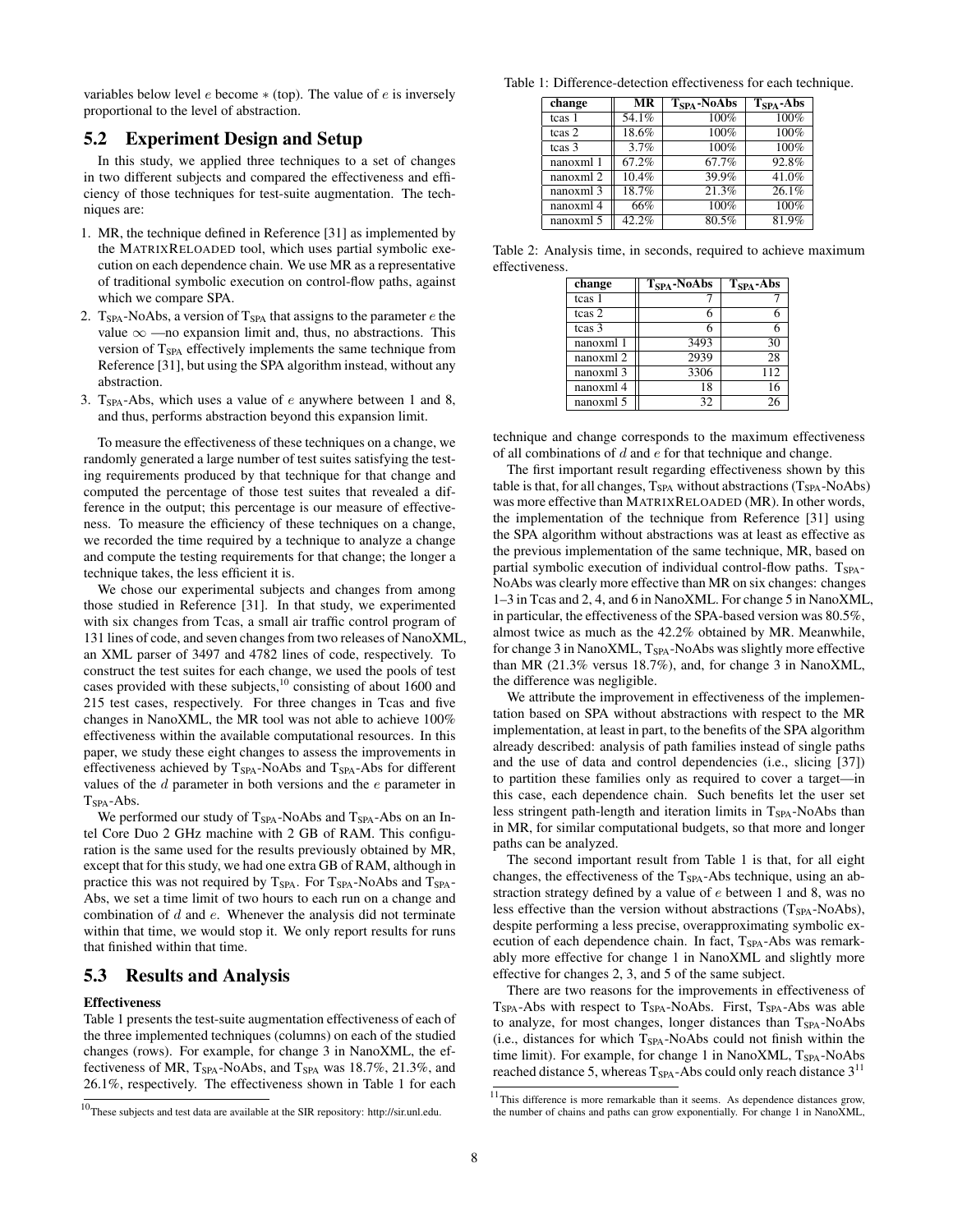Second, for a given distance  $d$ ,  $T_{SPA}$ -Abs was often able to finish within the time limit using greater values of the other practical limits discussed earlier (mainly, the maximum number of edge lists) than  $T<sub>SPA</sub>$ -NoAbs was capable of handling. Thus,  $T<sub>SPA</sub>$ -Abs was able to analyze, in many cases, more paths than T<sub>SPA</sub>-NoAbs for the same distance. The information obtained by analyzing more and longer paths, although imprecise due to abstraction, was as effective or even more effective than the fully precise analysis.

#### **Efficiency**

In Table 2, we present the times in seconds that  $T<sub>SPA</sub>$ -NoAbs and TSPA-Abs required to obtain the results from Table 1, corresponding to the most effective of all combinations of parameters for which our toolset could finish within the time limit. For Tcas, all of the analysis times were equally small, but, for all changes in NanoXML,  $T<sub>SPA</sub>$ -Abs took less time than  $T<sub>SPA</sub>$ -NoAbs to compute the corresponding testing requirements. In particular, for the changes in which the most expensive analysis was necessary (i.e., changes 1–3 in NanoXML), the time required when using abstractions was remarkably lower than the time consumed by the precise version. For example, for change 1 in NanoXML, T<sub>SPA</sub>-Abs required less than a hundredth of the time used by T<sub>SPA</sub>-NoAbs—moreover, T<sub>SPA</sub>-Abs was also more effective than T<sub>SPA</sub>-NoAbs for this change.

For test-suite augmentation, a technique such as  $T<sub>SPA</sub>$ -Abs that obtains similar or better results than the precise version with fewer resources can, in addition to saving such resources, be scaled to analyze more and longer dependence chains and paths covering those chains. If the produced requirements are not satisfactory for the developer, the saved resources may allow her to refine the current abstraction or try a different abstraction strategy.

#### **Conclusions**

Based on these results for test-suite augmentation, we conclude that, for these subjects and changes:

- 1. The implementation of the precise version of the technique from Reference [31] using SPA is more effective than the implementation based on traditional symbolic execution presented in that same reference.
- 2. SPA instantiated with abstractions is at least as effective, if not more effective, than the fully precise analysis (also implemented as a SPA instantiation).
- 3. SPA instantiated with abstractions can be much more efficient than the fully precise version of the same analysis, for a similar or greater effectiveness.

#### 5.4 Threats to Validity

There is one main internal threat to the validity of the results obtained with the SPA tool. Although we tested our tool on several subjects, used multiple runtime checks, and manually examined many of the results, it is still possible that potential errors in the implementation of SPA affected in one way or another our results. A related threat corresponds to potential errors in our manual modeling of Java library methods.

The comparison with a different implementation of the test-suite augmentation technique (MATRIXRELOADED) raises an additional threat to the comparison of SPA with traditional symbolic execution: neither MATRIXRELOADED nor SPA are in a mature enough state of development to guarantee that, after the appropriate optimizations and bug fixes, the differences will remain as shown in this study. A comparison with other traditional symbolic execution tools might be necessary.

The main external threat is the limit in the size of our study. More subjects and changes have to be studied to generalize the conclusions summarized above. We are currently working on making SPA analyze new subjects and making it easier to set up experiments on additional sets of subjects and changes.

# 6. RELATED WORK

#### Path-sensitive control-flow analysis

Symbolic execution was introduced in the 1970's as a forward analysis of program paths [11, 28]. Clarke and Richardson later presented backward substitution as an alternative to forward expansion to perform symbolic execution, and called *global symbolic evaluation* the symbolic execution of all program paths [12]. In this paper, we presented a technique that effectively performs global symbolic evaluation of all paths between two points in a program and uses backward substitution. Our technique, however, operates on the dependence graph of the program instead of the traditional controlflow graph. Our technique also performs abstractions to reduce the cost of symbolic evaluation and make it more scalable.

Another path-sensitive static analysis approach is model checking [10]. Model checking explores all paths in state-transition systems to check or disprove properties. Recently, explicit-state model checking has been applied to software (e.g., [36]). In particular, software model checkers have been used to implement forward symbolic execution [27] by leveraging their path-exploration and backtracking capabilities. Our SPA algorithm analyzes multiple program paths too, but does so simultaneously and operates backwards on the dependence graph of the program to avoid traversing unnecessary combinations of subpaths and to enable abstraction.

#### Abstractions

Model-checking research has also used the idea of safely abstracting concrete, complex systems to facilitate verification on simpler, more manageable abstractions (e.g., [4, 7, 30]). However, when the checking process fails, researchers use infeasible counterexamples to refine the current abstraction (e.g., [3–5, 7, 9, 25]). Modelchecking techniques typically start with the interprocedural controlflow graph of the program as the initial abstraction<sup>12</sup> and, by default, do not perform symbolic evaluation other than tracking sets of predicates and symbolically executing counterxamples to check their feasibility. Like these techniques, SPA uses overapproximating abstractions. However, SPA works on families of control-dependence paths, which naturally represent the terms of symbolic path conditions between two points. SPA partitions these path families guided by data dependencies instead of counterexamples. Furthermore, SPA separately partitions path families that correspond to different terms, which avoids combining subpaths unnecessarily, as shown in Section 3.1. These features of SPA reduce the number of paths analyzed with respect to techniques based on control-flow.

*Path slicing* [26] has been proposed to remove irrelevant portions of a counterexample path and perform only relevant abstractionrefinements for model checking with respect to that path. Interestingly, the sliced path implicitly represents an individual family of all paths that contain the preserved portions of the original path. While the resulting path family corresponds to a controldependence path family as used in SPA, there are, in general, multiple path families between two program points, all of which are analyzed by SPA. Moreover, SPA iteratively partitions such path families into sub-families to obtain the desired level of abstraction, whereas path slicing simply feeds the sliced path back to the model checker for refinement, without maintaining any symbolic representation of the program.

*Uninterpreted functions* represent operations or code segments

at distance 3, there are 65 chains; at distance 5, there are 1449 chains.

 $12$ Calysto [3] improves performance by starting with the call graph instead and abstracts function calls, which it later expands with their control-flow paths as needed.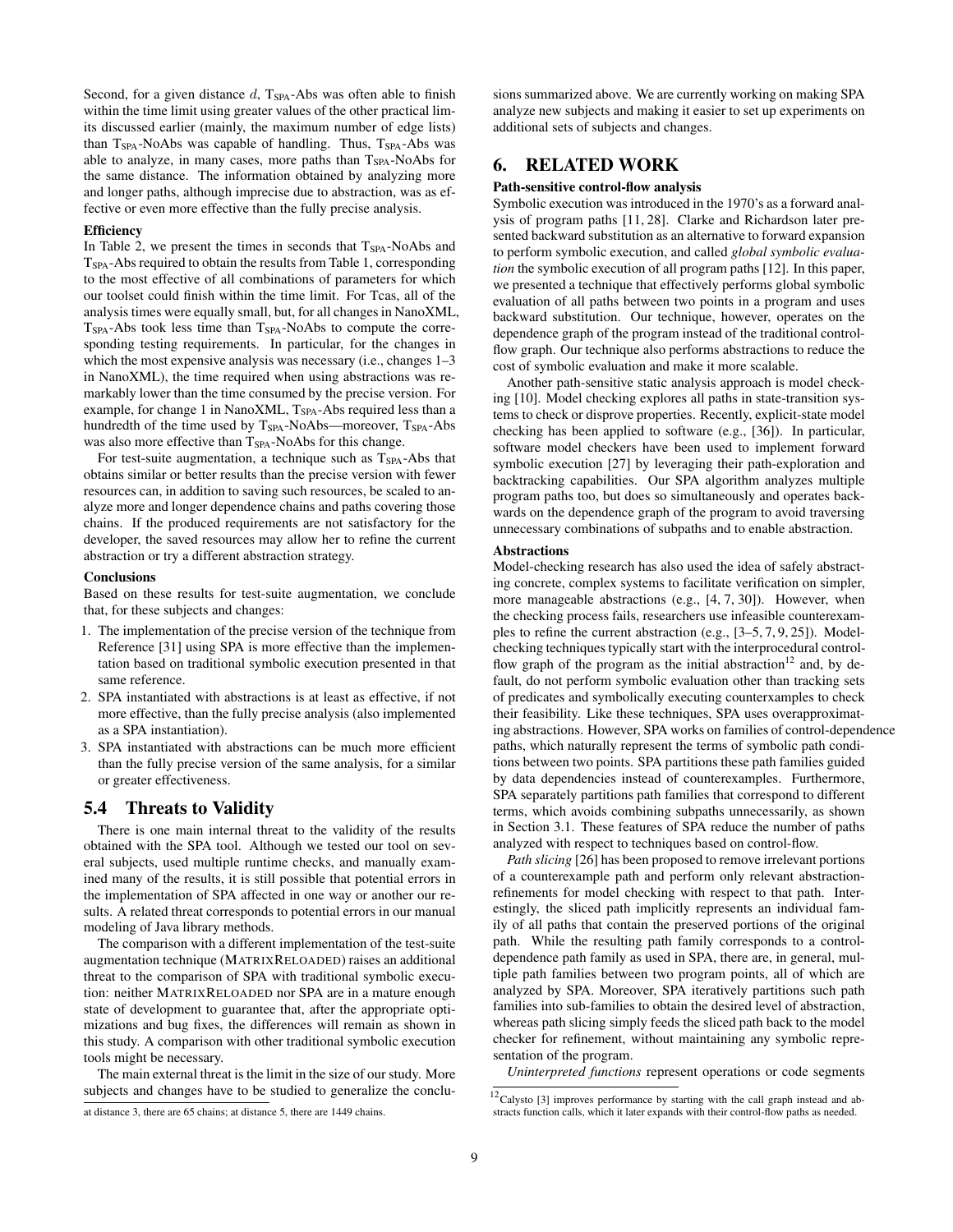for which nothing is known. They have been used together with specialized logics (e.g., [8]) to abstract classes of constructs in system designs for verification. Researchers have also used uninterpreted functions in symbolic execution when comparing two programs to prevent the unnecessary analysis of common segments [16, 29, 33]. The value ∗ in SPA can be considered an uninterpreted function with a particular meaning: top. This is the same meaning assigned by some analyses (e.g., [7]) to unsupported operations such as multiplication. SPA, however, uses ∗ more generally to abstract away arbitrary subterms within symbolic expressions.

Fischer et al. [21] presented a hybrid analysis in which a standard data-flow analysis is iteratively enriched with predicates, suggested by counterexamples, that add path sensitivity. SPA, in contrast, starts with a control-dependence based path-sensitive analysis and later abstracts subterms arbitrarily (e.g., based on resource bounds) to provide an overapproximate path-sensitive result. SPA, in that sense, can be seen as a specific form of analysis with dynamic precision adjustment [6], but working on control dependencies instead of control flow.

Taghdiri et al. [35] presented an algorithm that mixes data-flow analysis with symbolic execution to compute static invariants. SPA can also be used to compute invariants, but provides a finer-grained control over the abstraction level and eliminates unnecessary combinations of subpaths that arise from control-flow analysis.

#### Test-input generation

As mentioned earlier, model-checking techniques can be used for test-input generation—an application we discussed for SPA. More specialized test-input generation techniques based on symbolic execution include "dynamic" symbolic execution [24, 32, 38]. We believe that our all-paths approach complements these approaches, which are based on the smart exploration of individual paths. We also expect that modular analysis using SPA will improve compositional specializations of those techniques [1, 23].

## 7. CONCLUSION AND FUTURE WORK

In this paper, we presented Symbolic Program Approximation (SPA), a technique that performs symbolic execution of multiple paths between two points, using a combination of dependence analysis and backward expansion on those dependencies. Our technique works directly on program dependencies to analyze only the parts of the program that are needed, thus avoiding unnecessary intermediate (sub)paths. In addition, our technique uses abstraction to reduce the cost of the backward expansion process, trading precision for scalability. The result of SPA is a safe overapproximation of the set of program paths between two points.

We also presented a tool of the same name—SPA—that implements this framework and supports the instantiation of precise and approximate analyses of changes for test-suite augmentation. Using this tool, we experimented on a set of program changes and concluded that SPA can serve as a better implementation for the precise analysis of changes, while SPA can also be applied with abstractions to obtain results as effective or more effective in less time. This experiment supports our hypothesis that applications of symbolic execution on all paths can benefit from using abstractions.

In the future, we plan to empirically investigate the use of SPA in test-input generation, modular analysis, and invariant detection. Also, because SPA currently performs a very simple abstraction by replacing variables with the ∗ value (i.e., top), we intend to leverage abstractions of intermediate complexity such as those from shape analysis [30], predicate abstraction [4], and the Synergy and Dash approaches [5, 25].

# Acknowledgements

This work was supported in part by NSF awards CCR-0306372, SBE-0123532, and CCF-0725202 to Georgia Tech and by an award from Tata Consultancy Services.

## 8. REFERENCES

- [1] S. Anand, P. Godefroid, and N. Tillmann. Demand-driven compositional symbolic execution. In *Proc. of Tools and Algorithms for the Construction and Analysis of Systems*, pages 367–381, Mar. 2008.
- [2] T. Apiwattanapong, R. Santelices, P. K. Chittimalli, A. Orso, and M. J. Harrold. Matrix: Maintenance-oriented testing requirement identifier and examiner. In *Proc. of Testing and Academic Industrial Conf. Practice and Research Techniques*, pages 137–146, Aug. 2006.
- [3] D. Babic and A. J. Hu. Calysto: scalable and precise extended static checking. In *ICSE '08: Proceedings of the 30th international conference on Software engineering*, pages 211–220, May 2008.
- [4] T. Ball, R. Majumdar, T. Millstein, and S. K. Rajamani. Automatic predicate abstraction of c programs. In *Proc. of ACM SIGPLAN Conf. on Prog. Lang. Design and Impl.*, June 2001.
- [5] N. E. Beckman, A. V. Nori, S. K. Rajamani, and R. J. Simmons. Proofs from tests. In *Proc. of the Int'l Symp. on Softw. Testing and Analysis*, pages 3–14, July 2008.
- [6] D. Beyer, T. Henzinger, and G. Theoduloz. Program analysis with dynamic precision adjustment. Sept. 2008.
- [7] D. Beyer, T. A. Henzinger, R. Jhala, and R. Majumdar. The software model checker blast: Applications to software engineering. *Int. J. Softw. Tools Technol. Transf.*, 9(5):505–525, Oct. 2007.
- [8] R. E. Bryant, S. K. Lahiri, and S. A. Seshia. Modeling and verifying systems using a logic of counter arithmetic with lambda expressions and uninterpreted functions. In *CAV 02*, pages 78–92, July 2002.
- [9] E. M. Clarke, O. Grumberg, S. Jha, Y. Lu, and H. Veith. Counterexample-guided abstraction refinement for symbolic model checking. *Journal of the ACM*, 50(5):752–794, 2003.
- [10] E. M. Clarke, O. Grumberg, and D. A. Peled. *Model Checking*. The MIT Press, January 2000.
- [11] L. A. Clarke. A system to generate test data and symbolically execute programs. *IEEE Trans. on Softw. Eng.*, 2(3):215–222, Sept. 1976.
- [12] L. A. Clarke and D. J. Richardson. Applications of symbolic evaluation. *Journal of Systems and Software*, 5(1):15–35, February 1985.
- [13] J. C. Corbett, M. B. Dwyer, J. Hatcliff, S. Laubach, C. S. Păsăreanu, . Robby, and H. Zheng. Bandera: extracting finite-state models from java source code. In *ICSE '00: Proceedings of the 22nd international conference on Software engineering*, pages 439–448, May 2000.
- [14] P. Cousot and R. Cousot. Abstract interpretation: A unified lattice model for static analysis of programs by construction or approximation of fixpoints. In *Proc. of the Symp. on Principles of Prog. Lang.*, pages 238–252, Jan. 1977.
- [15] C. Csallner, N. Tillmann, and Y. Smaragdakis. Dysy: Dynamic symbolic execution for invariant inference. In *Proc. of the Int'l Conf. on Softw. Eng.*, May 2008.
- [16] D. Currie, X. Feng, M. Fujita, A. J. Hu, M. Kwan, and S. Rajan. Embedded software verification using symbolic